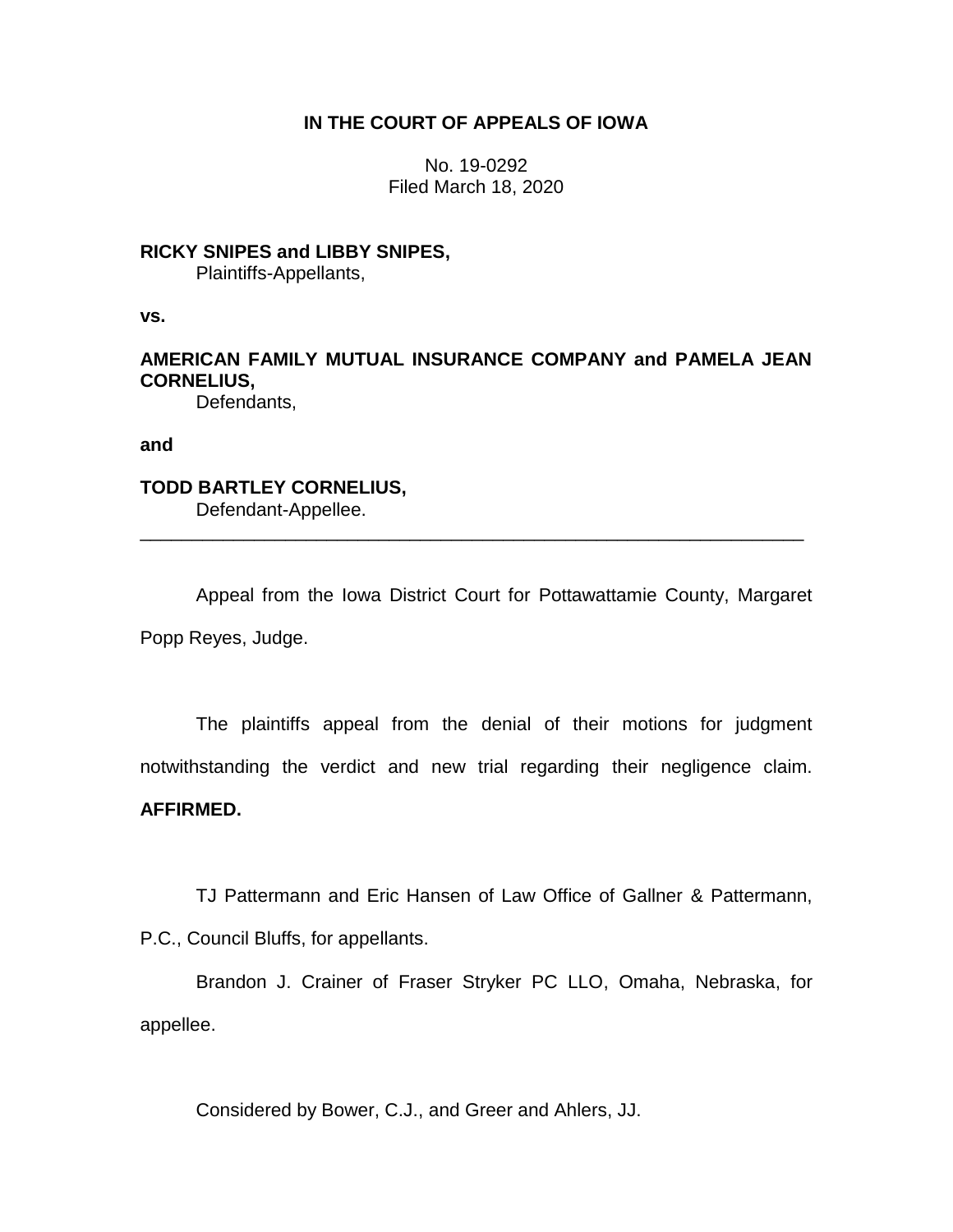#### **BOWER, Chief Judge.**

The plaintiffs appeal from the denial of their motions for judgment notwithstanding the verdict and new trial regarding their negligence claim. Finding no abuse of discretion or errors of law, we affirm.

Ricky Snipes<sup>1</sup> sued Todd Cornelius after their cars collided in a parking lot—

Cornelius was backing out of a parking spot and Snipes was traveling down the

parking lane. Cornelius's pickup truck had damage to the rear bumper. Snipes's

vehicle had damage to the front and rear passenger-side doors. Both drivers

asserted the other failed to exercise a proper look out.

After a two and one-half day trial, the parties gave their closing arguments.

Cornelius's counsel argued in part:

 $\overline{a}$ 

It comes down to this, Ladies and Gentlemen, ask yourself who had the better chance and ability to avoid the accident by exercising reasonable care? Plaintiff. You're driving down a parking aisle, you're looking in front of you, making sure there's nothing coming out, there's no kids coming out, there's no cars coming out, there's no cart guy, if there's cart guy even there, you're looking in front of you. You're supposed to be keeping a proper lookout. He was looking left. He wasn't keeping a proper lookout. Todd was. Todd can't look to the rear and back right the whole time. That wouldn't be keeping a proper lookout. You can't just look in one direction the whole time and say do I think I maybe see a car, do I think I maybe see a car? You have to look all around you. Your head's on a swivel.

. . . . Now, yes, he said, I believe, when the accident happened he was looking in front of him. Well, he's seven to eight feet out into the aisle. His car is out in the aisle. It's clearly visible. At that point, I believe it's reasonable, he's acting reasonably by looking in front of him and looking, okay, am I gonna clear that? If I'm parked next to a car, I'm checking to see if I'm going to hit that car. If I'm parked next to a corral, I want to make sure I don't cause property damage to the corral.

<sup>1</sup> Libby Snipes was also a party, asserting loss of consortium. We will refer to the plaintiffs collectively as "Snipes."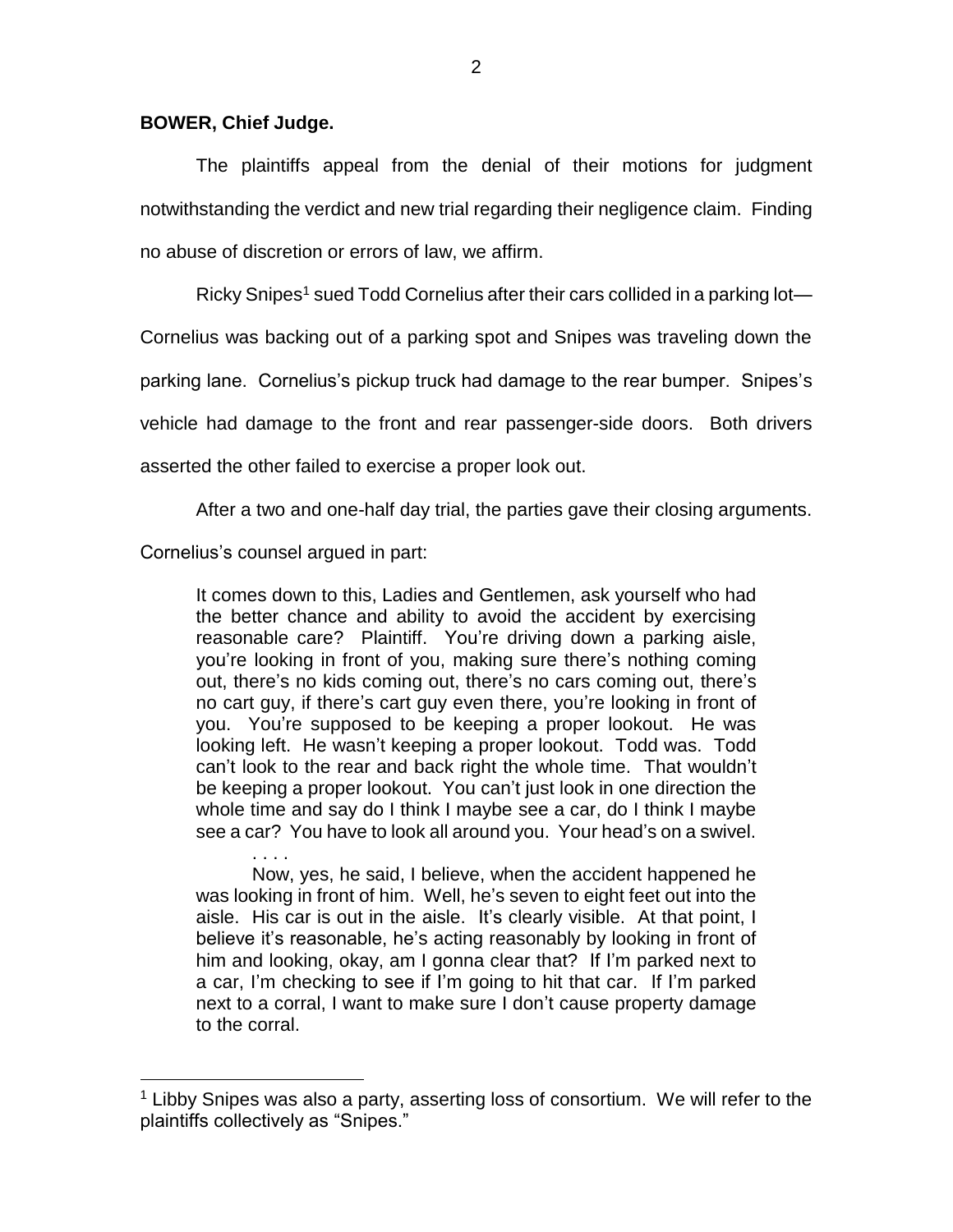Put yourselves in Todd's shoes. You're reversing, you're checking all of your angles, no one is—

At this point Snipes's counsel asked for a sidebar discussion. After the

sidebar, defense counsel's argument proceeded.

Before closing arguments and during discussion of the court's proposed jury

instruction, Snipes argued:

We had proposed Jury Instruction 600.22<sup>[2]</sup> regarding backing on a highway. While not proposing the specific stock since we were on private property, I think the basis for that law for that instruction regarding extra care due by someone who is backing would be warranted, so we had asked that an instruction similar to that be included, just not referencing the highways.

The court denied the request.

 $\overline{a}$ 

The jury was instructed:

### **JURY INSTRUCTION NO. 28**

**Defendant's Proposed Comparative Fault - Single Plaintiff - Essentials for Recovery.** The Plaintiffs claim Defendant Todd Bartley Cornelius was at fault in one or more of the following particulars:

(a) In failing to keep and maintain a proper lookout;

(b) In failing to operate his vehicle in a prudent and reasonable manner for the circumstances then and there existing; or

(c) In failing to have his vehicle under proper and reasonable control.

These grounds of fault will be explained to you in other instructions. The Plaintiffs must prove all of the following propositions:

(1) Defendant Todd Bartley Cornelius was at fault. In order to prove fault, the Plaintiffs must prove a, b, or c above.

(2) Defendant Todd Bartley Cornelius's fault was a cause of Plaintiffs' damages.

A violation of this law is negligence.

<sup>2</sup> The Iowa State Bar Association's Uniform Jury Instruction 600.22 states: **Backing Vehicle On Highway.** No person shall drive a vehicle on a highway in reverse unless it can be done with reasonable safety. The driver shall yield the right of way to any approaching vehicle on the highway or intersecting highway which is close enough to constitute an immediate danger.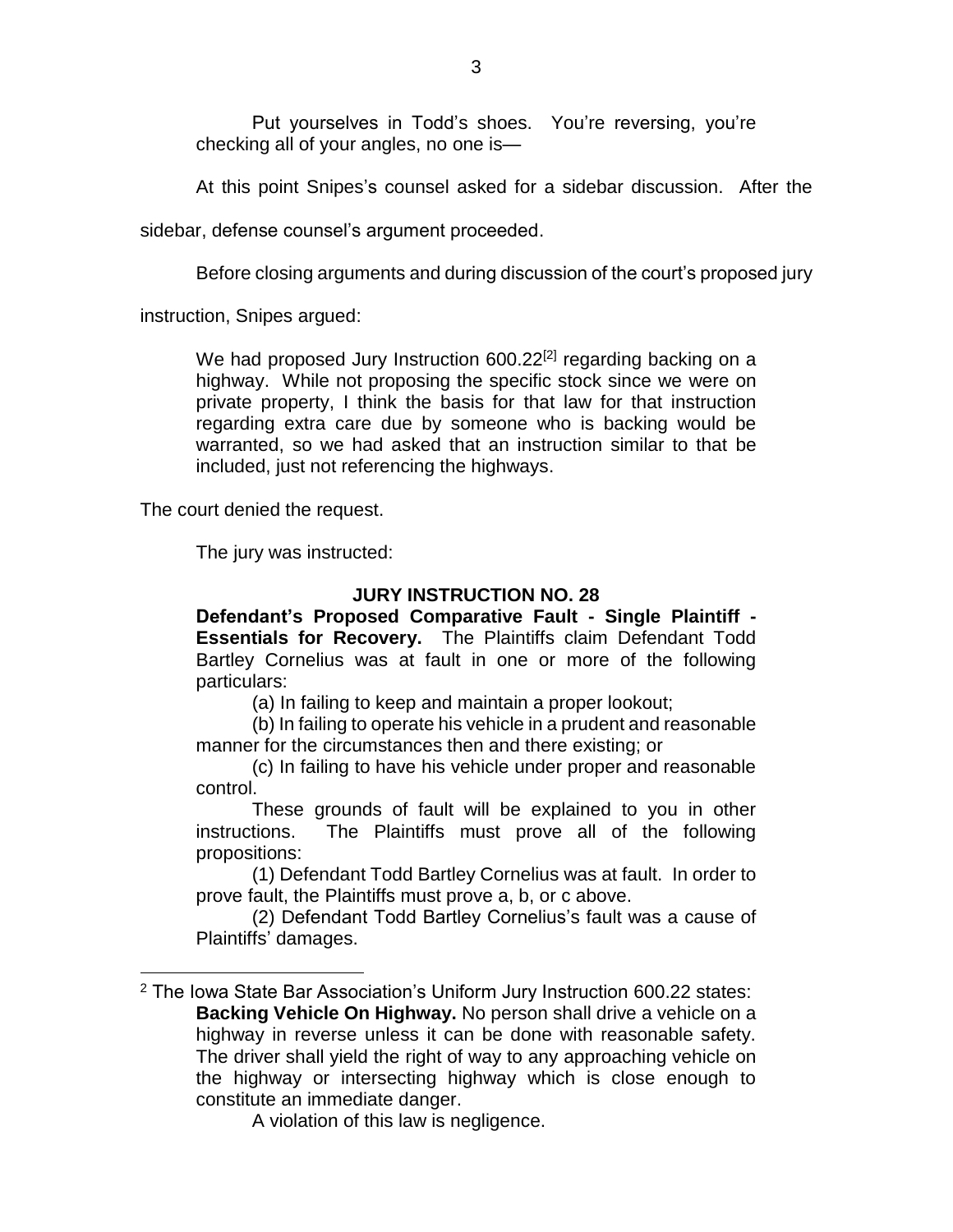(3) The amount of damage.

If the Plaintiffs have failed to prove any of the propositions, Plaintiffs are not entitled to damages. . . .

The jury returned a verdict finding Cornelius was not at fault.<sup>3</sup>

Snipes then filed a motion for judgment notwithstanding the verdict, asserting "[t]he jury's decision was clearly influenced by the defense counsel arguing that they 'should put themselves in my client's shoes.'" Snipes filed a motion for a new trial on that same ground and also argued the court erred in failing to instruct the jury "on the violations in backing up a vehicle." The district court denied the posttrial motions.

Snipes appeals.

 $\overline{a}$ 

Snipes contends the district court should have granted their motion for judgment notwithstanding or new trial based on defense counsel's "golden rule" violation in closing argument. "A 'golden rule' argument is where counsel asks the jurors to put themselves in the place of a party or victim. Courts frown upon this type of appeal to the emotions or personal interests of the jurors." *Tibodeau v. CDI, LLC*, No. 16-0560, 2017 WL 2665107, at \*4 (Iowa Ct. App. June 21, 2017) (citation omitted)*.* "These rules ensure the case is decided solely on the evidence." *State v. Musser*, 721 N.W.2d 734, 755 (Iowa 2006).

Our review of rulings on a motion for new trial depends on the grounds asserted in the motion. *Fry v. Blauvelt*, 818 N.W.2d 123, 128 (Iowa 2012). "If the motion [for a new trial] is based on a discretionary ground such as misconduct it is reviewed for an abuse of discretion." *Id.* (alteration in original) (quoting *Loehr v.* 

4

 $3$  The jury answered "NO" to question No. 1 of the special verdict forms: "Was the Defendant, Todd Bartley Cornelius, at fault?"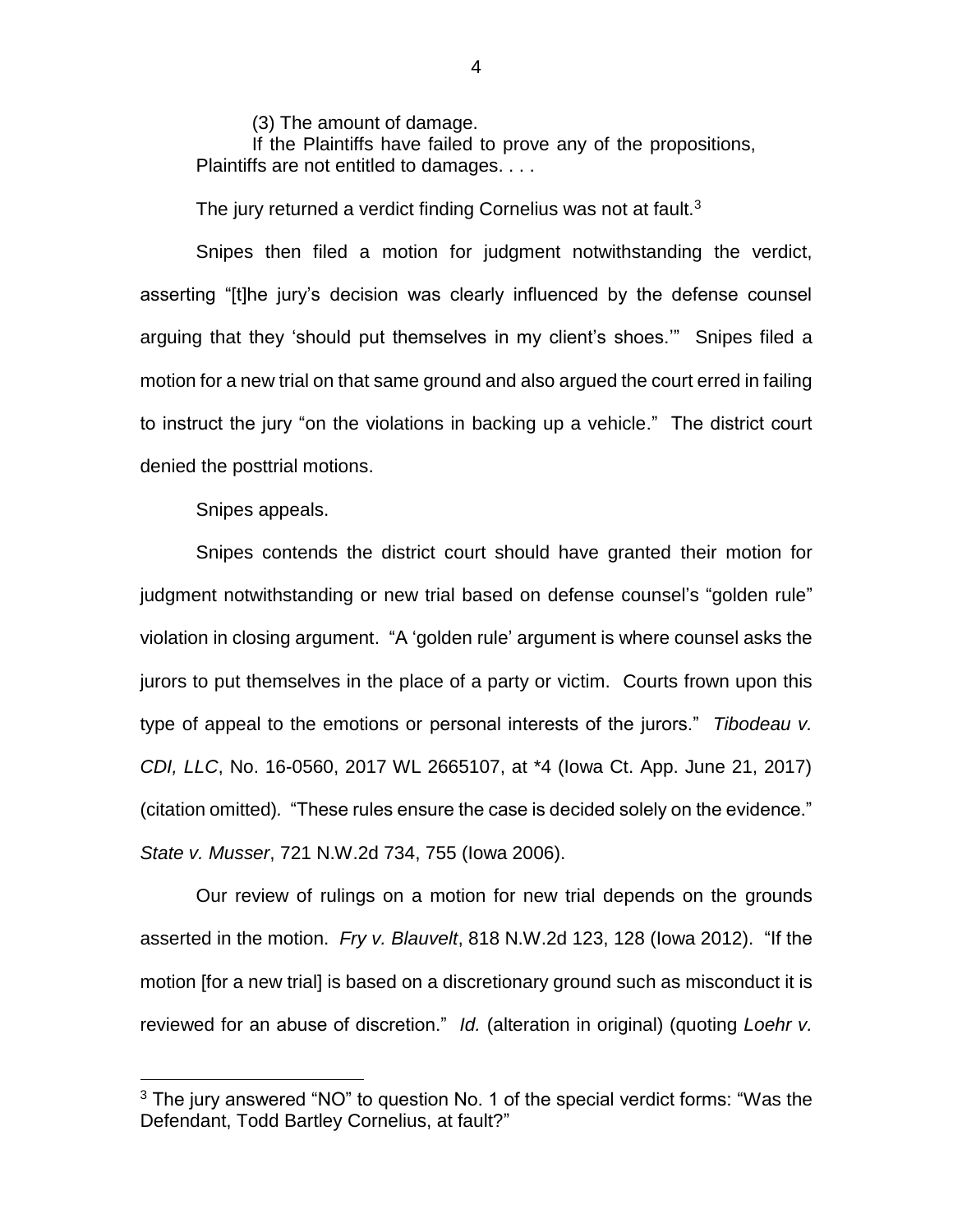*Mettille*, 806 N.W.2d 270, 277 (Iowa 2011)). "An abuse of discretion consists of a ruling which rests upon clearly untenable or unreasonable grounds." *Loehr*, 806 N.W.2d at 277 (citation omitted).

When faced with a motion for new trial premised on alleged misconduct by counsel, courts must undertake a two-step inquiry. *See Mays v. C. Mac Chambers Co.*, 490 N.W.2d 800, 802–03 (Iowa 1992). First, the court must determine whether counsel made improper statements to the jury. *See id.* If the court finds the attorney engaged in misconduct, the general rule is that a new trial will be granted only if the objectionable conduct resulted in prejudice to the complaining party. *Id.* at 803. "'[U]nless it appears probable a different result would have been reached but for the claimed misconduct of counsel for the prevailing party,'" the court is not warranted in granting a new trial. *Id.* (citations omitted).

Here, the district court reasoned:

First, Defense counsel made the statement about the defendant in the context of what the defendant was doing at the time he was backing out of his parking stall . . . . Defense counsel's statement was not used on the context of damages. The record shows that the comment was brief and immediately interrupted by plaintiffs' counsel. While plaintiffs' counsel did not formally object to defense counsel's statement, an off the record sidebar discussion was held with the attorneys. Following the sidebar discussion, defense counsel immediately moved on from the comment and did not make any further reference to putting themselves in the defendant's shoes.

While plaintiffs now argue that the statement requires the court to grant a new trial, plaintiffs' counsel failed to object and request a curative instruction from the court after the comment was made. Furthermore, the jury instructions fully and fairly informed the jury as to the parties' burdens, fault, and to avoid personal sympathy or bias in rendering a decision.

The court's ruling is neither clearly untenable nor based on unreasonable grounds.